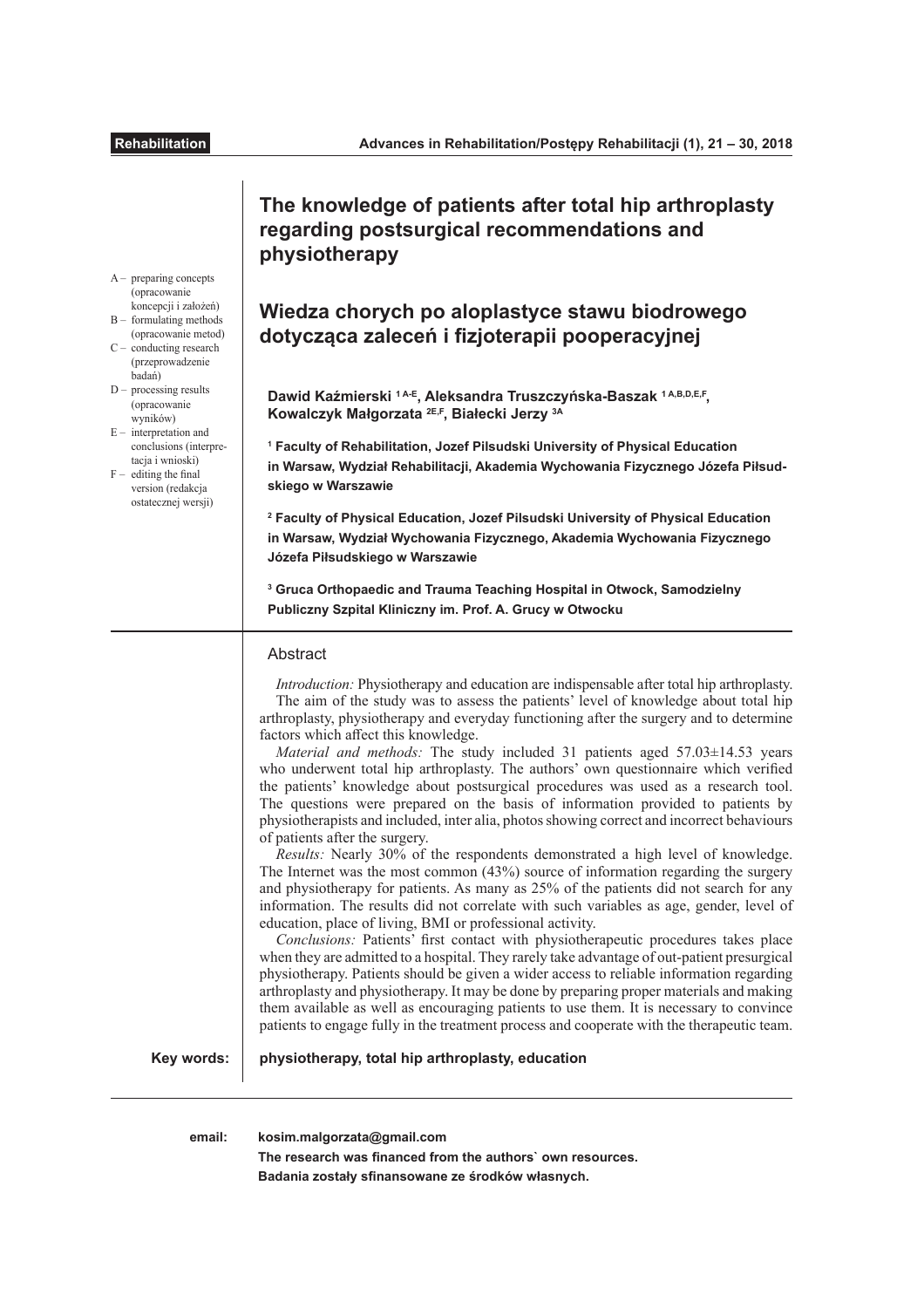## **Streszczenie**

*Wstęp:* Fizjoterapia i edukacja są niezbędne w postępowaniu po aloplastyce stawu biodrowego. Celem pracy była ocena poziomu wiedzy pacjentów na temat aloplastyki stawu biodrowego, fzjoterapii i funkcjonowania w życiu codziennym po operacji oraz ustalenie czynników, które wpływają na poziom wiedzy chorych.

*Materiał i metody:* Badaniom poddano 31 pacjentów w wieku 57,03±14,53 lat po operacji aloplastyki stawu biodrowego. Narzędzie badawcze stanowił autorski kwestionariusz ankiety weryfkujący wiedzę pacjenta dotyczącą postępowania pooperacyjnego. Pytania skonstruowane były na podstawie informacji przekazywanych pacjentom przez fzjoterapeutę i zawierały m.in. zdjęcia obrazujące prawidłowe i nieprawidłowe zachowania pacjenta po zabiegu.

*Wyniki:* Wysoki poziom wiedzy osiągnęło niespełna 30% badanych osób. Najczęstszym źródłem poszukiwania informacji wśród pacjentów na temat operacji i fizjoterapii okazał się Internet (43%). Aż 25% pacjentów nie poszukiwało żadnych informacji. Wyniki nie były zależne od takich zmiennych jak: wiek, płeć, poziom wykształcenia, miejsce zamieszkania, BMI czy aktywność zawodowa.

*Wnioski: Pacjenci z postępowaniem fizjoterapeutycznym spotykają się w momencie* przyjęcia na oddział, rzadko korzystają ambulatoryjnej fzjoterapii przedoperacyjnej. Należy umożliwić pacjentom szerszy dostęp do rzetelnych informacji na temat operacji i fzjoterapii. Można to zrobić poprzez przygotowanie odpowiednich materiałów, udostępnianie ich oraz zachęcenie pacjentów do korzystania. Konieczne jest przekonanie pacjentów do pełnego zaangażowania w proces leczniczy i współpracę z zespołem terapeutycznym.

Słowa kluczowe: | fizjoterapia, aloplastyka stawu biodrowego, edukacja

## **Introduction**

Hip osteoarthritis has diferent etiologies, the most common ones being displasia, injuries, infammations and age-related changes or microinjuries that cause joint overloads [1]. Degenerative changes inevitably lead to pain, range of motion limitations and worse functioning of a patient. Total hip arthroplasty is a treatment of choice. Arthroplasty is a biomechanical and not a biological procedure due to incompatibility of metal and bone tissue. It may lead to various problems in particular periods of treatment [2]. Therefore, it is very important to minimise factors which hinder the recovery.

The lack of knowledge about how to behave after total hip arthroplasty may pose a risk of various complications such as endoprosthesis dislocation. In order to provide patients with the best possible conditions for fast and safe recovery, a physiotherapist should teach them how to function properly in everyday life prior to the physiotherapeutic procedure. Patients who underwent posterolateral arthroplasty should refrain from such activities as limb adduction, excessive internal and external rotation, or flexion over 90 degrees for 6 weeks after the surgery [3-6]. It is recommended to use

a higher toilet bowl [3]. Supported standing should be implemented as soon as possible, usually within the  $1^{st}$  or  $2^{nd}$  day following the surgery [5,7,8]. While lifting objects from the floor, the centre of gravity should be lowered through triple fexion of a healthy limb and extension of an operated limb [3,5,6]. Before discharging a patient from hospital, medical personnel should provide them with instructions concerning the use of supporting devices, ways of adapting a fat or house and the need for the continuation of a rehabilitation process. Thresholds and carpets should be removed in order to minimise the risk of falling. It is worth equipping bathrooms with rails, non-slip bath mats, special bath seats or steps that would facilitate getting in and out of the bath [3]. For several weeks the patient should not raise the extended lower limb while lying in a supine position. It increases the arm of the force of hip joint muscles, which may lead to implant loosening [9,10]. The patient should continue exercising in home conditions. Regular and active physiotherapy should be integrated with the whole treatment process [11].

The aim of the study was to assess the patients' level of knowledge about total hip arthroplasty, physiotherapy and everyday functioning after the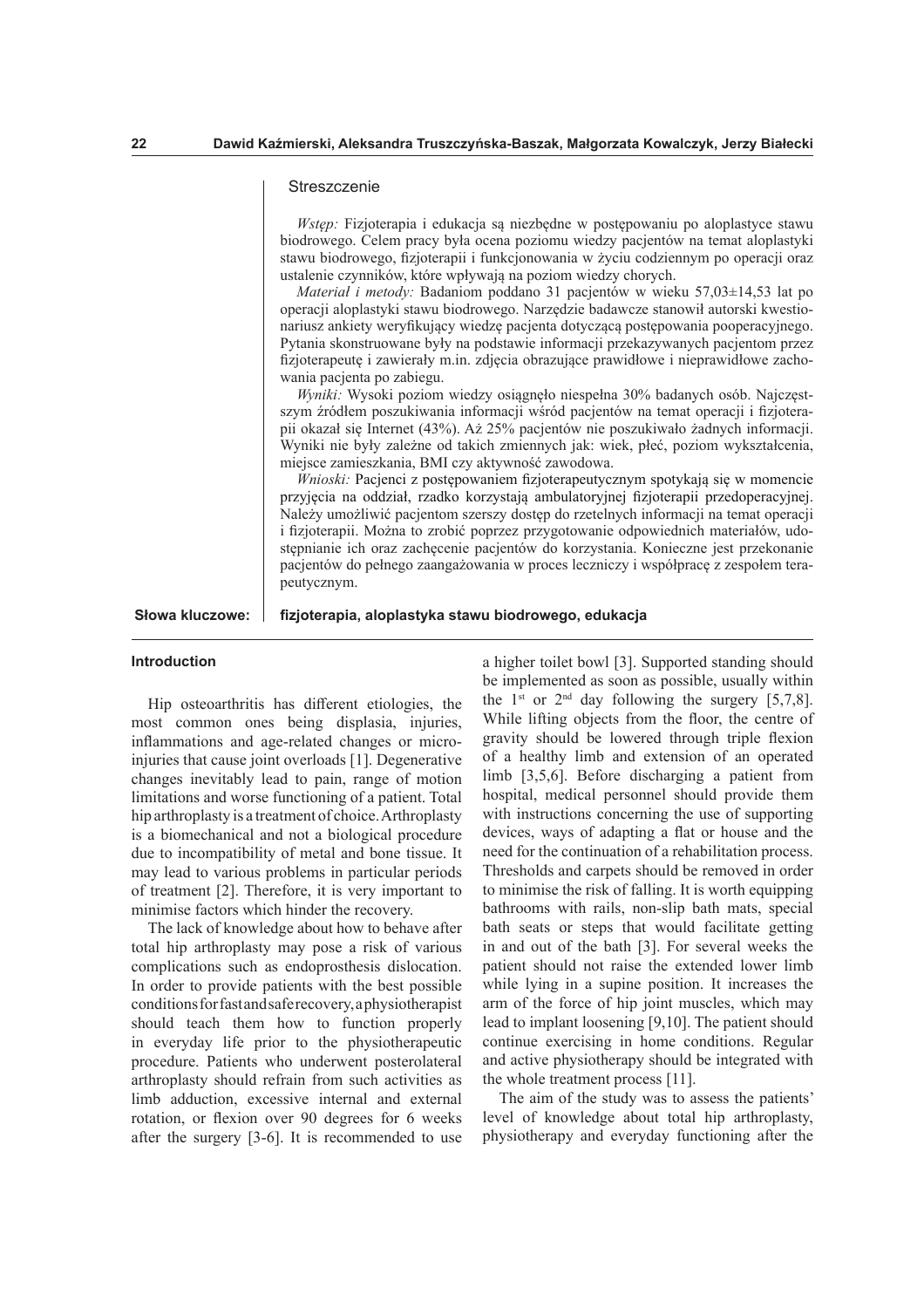surgery and to determine factors which affect this knowledge.

## **Material and methods**

The research included 31 patients, i.e. 16 men and 15 women after total hip arthroplasty (mean age 57.03±14.53 years, body mass 82.52±17.48 kg and body height 169.42±9.51 cm). One study participant completed primary education, 6 patients had vocational education, 10 individuals received secondary education, while 14 participants completed higher education. Villages and towns were the places of living of 17 individuals, while 14 participants inhabited big agglomerations. Twelve patients were retired, 2 participants were on disability pension, 4 individuals had sedentary jobs, 5 individuals had sedentary/standing jobs, while 8 persons performed physical work.

The study was conducted after receiving an approval from the head of the hospital ward and from the Senate Scientifc Research Ethics Committee of the University of Physical Education in Warsaw no SKE 1-14/2016.

The study inclusion criteria were as follows: written consent of the patient, minimum 18 years of age, 3-7 days after total hip arthroplasty, the patient undergoing physiotherapy.

The exclusion criteria were as follows: no consent of the patient, internal diseases, the feeling of being unwell after the surgery and postsurgical complications.

The questionnaire prepared by the authors was applied as a research tool. It was divided into two parts and included 29 questions. The frst part of the questionnaire consisted of 15 questions regarding such demographic data as age, gender, body height, body mass, level of education, place of living, professional activity and questions concerning the patients' knowledge about total hip arthroplasty and the quality of the cooperation with a physiotherapist. The second part included 14 questions verifying the participants' knowledge about everyday functioning after the surgery. The questions had a form of photos presenting correct and incorrect behaviours in such situations as sitting, lying, walking up and down the stairs, putting on socks or carrying bags with shopping. The participants were informed about the possibility to select more than one answer. In each question, the respondents had to provide the source from which they gained information about an answer (e.g. from a doctor, physiotherapist, brochures, the Internet, their own knowledge, etc.). The main aim of the questionnaire was to verify whether recommendations of medical personnel were understandable for patients and whether they would follow them at home.

Examples of the questions are presented in figures 1 and 2.



**Fig. 1.** Situation no. 4 from the questionnaire. Please mark the correct way of turning/changing direction while walking with crutches.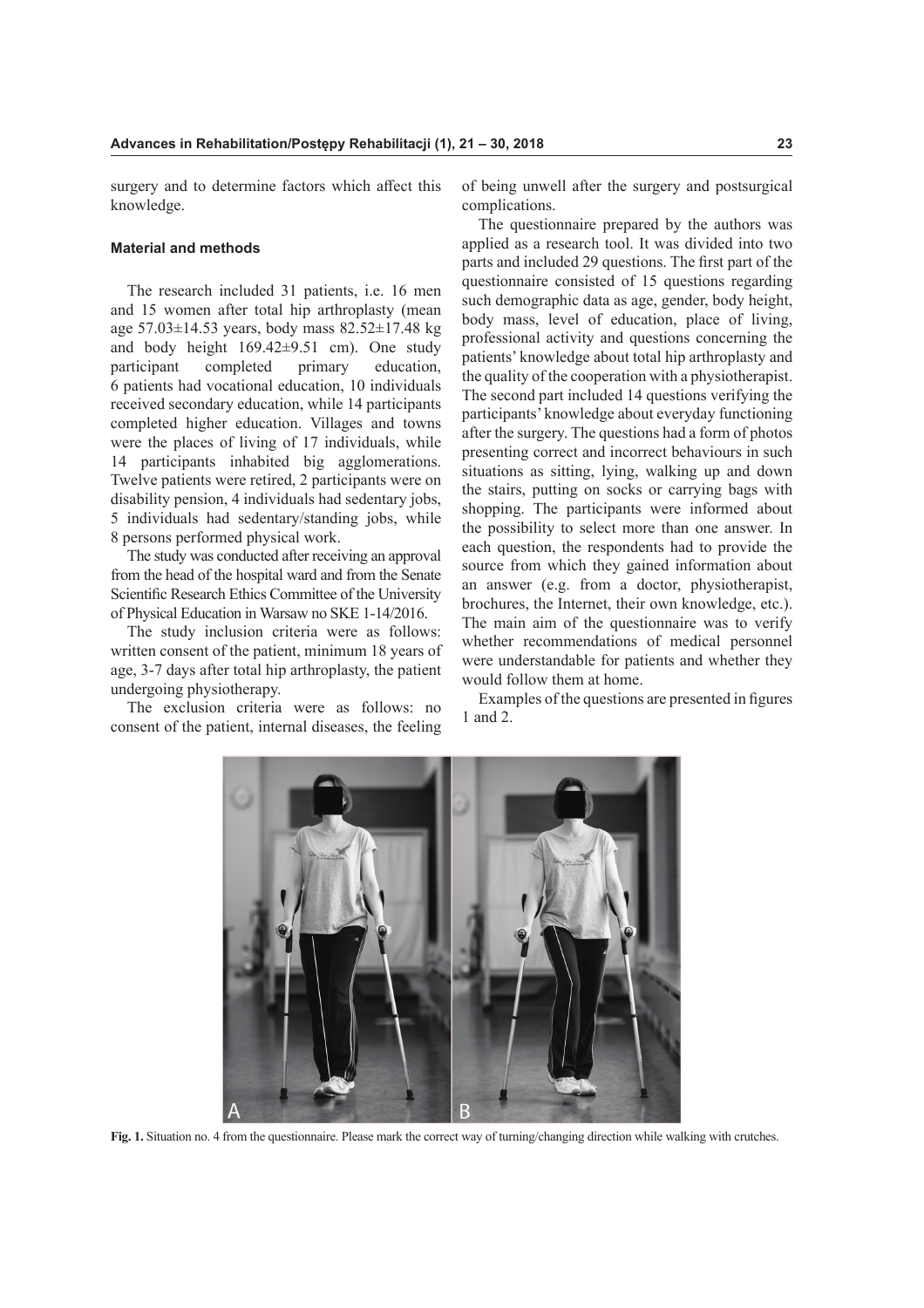

**Fig. 2.** Situation no. 13 from the questionnaire. Which way of carrying shopping while walking with crutches will be the safest for a patient after total hip arthroplasty?

Statistical analysis was performed with the use of StatSoft Statistica 10.0 software. In order to organise the data and present them graphically, the Microsoft Excel software was applied. Pearson's chi-square test was used in the analysis. The level of signifcance was set at p<0.05.

# **Results**

A good level of knowledge about the applied surgical treatment was presented by 93.5% of the

patients. Only 3.2% of the respondents did not have any knowledge in this area. The Internet was the main source of knowledge about physiotherapy and everyday functioning after total hip arthroplasty which the patients gained before the surgery (n=13, 41.9%) and was followed by such sources as brochures  $(n=10, 32.3%)$  and friends  $(n=6, 10.32.3%)$ 19.4%). Eight respondents (25.8%) did not look for any information. The sources of knowledge of the respondents are presented in table 1.

| Sources of knowledge*                                  | n  | $\frac{0}{0}$ |
|--------------------------------------------------------|----|---------------|
| The patients did not search for information themselves |    | 25,8%         |
| The Internet                                           | 13 | 41,9%         |
| <b>Brochures</b>                                       | 10 | 32,3%         |
| <b>Books</b>                                           |    | $3.2\%$       |
| Acquaintances                                          | 6  | 19.4%         |
| Private rehabilitation                                 |    | 12.9%         |
| Hospital                                               |    | $0.0\%$       |
| Women's magazines                                      |    | 3,2%          |

**Tab. 1.** Sources of knowledge about physiotherapy and everyday functioning prior to total hip arthroplasty.

n-number of observations; %-percentage; \*more than one answer could be selected.

In the part including 14 graphically presented everyday situations, 74.6% of the respondents' answers (n=324) were correct, 9.9% of the answers (n=43) were incorrect, while both correct and

incorrect answers constituted 15.2% (n=66) of all the responses. The list of the participants' responses to the 14 situations as well as sources of their knowledge are presented in table 2.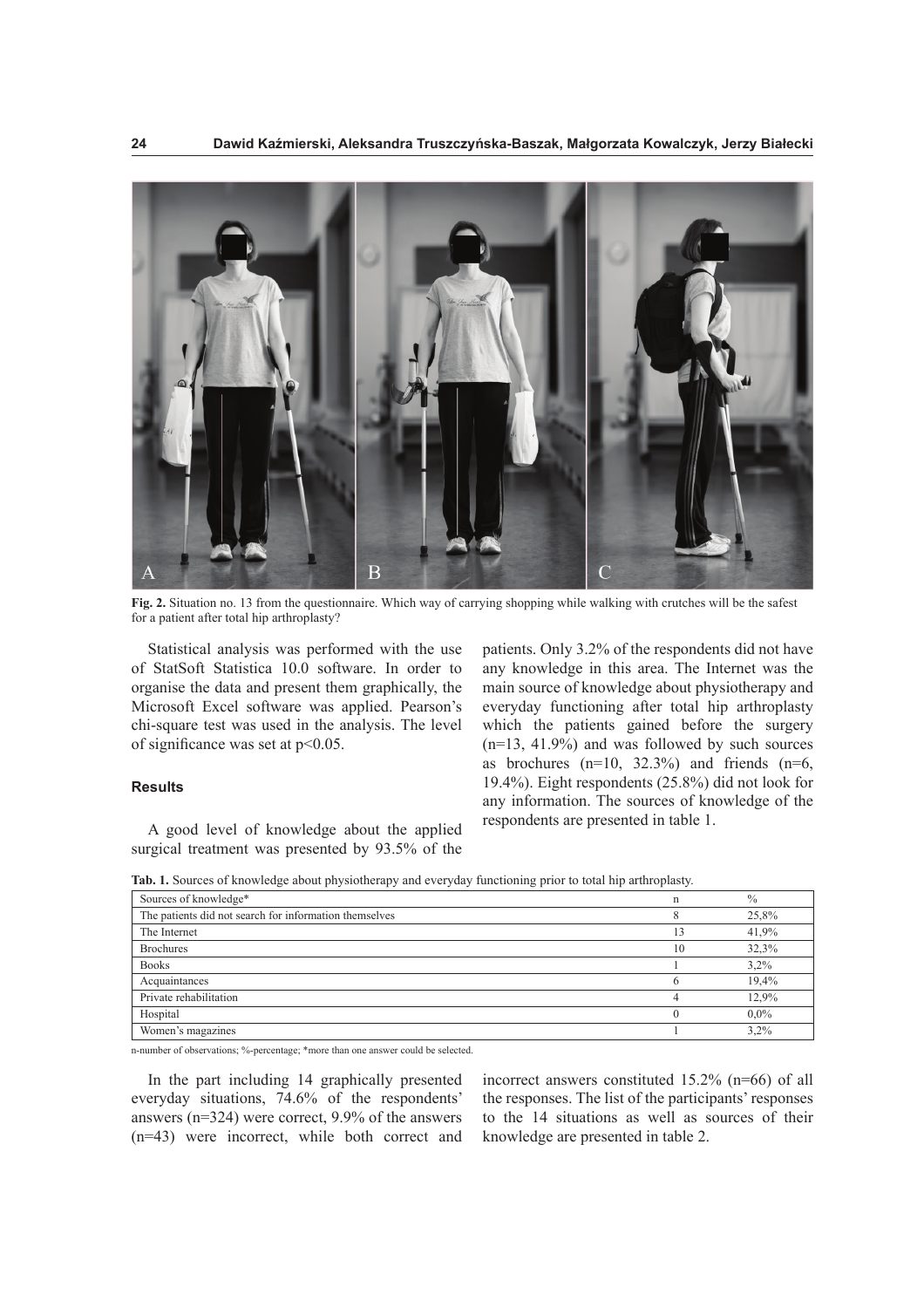|              | Response |               |                |               |                       |               |                 | Source of information |                |               |                        |               |                |               |                |               |
|--------------|----------|---------------|----------------|---------------|-----------------------|---------------|-----------------|-----------------------|----------------|---------------|------------------------|---------------|----------------|---------------|----------------|---------------|
| Situation    |          | Correct       | Incorrect      |               | Correct and incorrect |               | Physiotherapist |                       | Doctor         |               | Patient's own response |               | Brochure       |               | The Internet   |               |
|              | n        | $\frac{0}{0}$ | $\mathbf n$    | $\frac{0}{0}$ | $\mathbf n$           | $\frac{0}{0}$ | $\mathbf n$     | $\frac{0}{0}$         | $\mathbf n$    | $\frac{0}{0}$ | $\mathbf n$            | $\frac{0}{0}$ | $\mathbf n$    | $\frac{0}{0}$ | n              | $\frac{0}{0}$ |
| Situation 1  | 29       | 93,5          | $\overline{c}$ | 6,5           | $\mathbf{0}$          | 0,0           | 18              | 58,1                  | 3              | 9,7           | $\overline{7}$         | 22,6          |                | 3,2           | $\overline{c}$ | 6,5           |
| Situation 2  | 24       | 77,4          | $\overline{0}$ | 0,0           | $\overline{7}$        | 22,6          | 20              | 64,5                  | 3              | 9,7           | 5                      | 16,1          |                | 3,2           | $\overline{c}$ | 6,5           |
| Situation 3  | 20       | 64,5          | 5              | 16,1          | 6                     | 19,4          | 13              | 41,9                  | $\overline{2}$ | 6,5           | 12                     | 38,7          | $\overline{2}$ | 6,5           | $\overline{c}$ | 6,5           |
| Situation 4  | 29       | 93,5          | $\overline{2}$ | 6,5           | $\Omega$              | 0,0           | 20              | 64,5                  | 3              | 9,7           | 6                      | 19,4          | $\overline{0}$ | 0,0           | $\overline{c}$ | 6,5           |
| Situation 5  | 13       | 41,9          | $\overline{4}$ | 12,9          | 14                    | 45,2          | 10              | 32,3                  | $\theta$       | 0,0           | 20                     | 64,5          | $\theta$       | 0.0           | $\mathbf{1}$   | 3,2           |
| Situation 6  | 27       | 87,1          | $\overline{4}$ | 12,9          | $\overline{0}$        | 0,0           | 31              | 100,0                 | $\theta$       | 0,0           | $\mathbf{0}$           | 0,0           | $\Omega$       | 0,0           | $\overline{0}$ | 0,0           |
| Situation 7  | 24       | 77,4          | 6              | 19,4          | 1                     | 3,2           | 31              | 100,0                 | $\Omega$       | 0.0           | $\theta$               | 0,0           | $\Omega$       | 0.0           | $\theta$       | 0,0           |
| Situation 8  | 17       | 54,8          | 10             | 32,3          | $\overline{4}$        | 12,9          | 3               | 9,7                   | $\mathbf{0}$   | 0,0           | 25                     | 80,6          | 1              | 3,2           | $\overline{2}$ | 6,5           |
| Situation 9  | 31       | 100,0         | $\overline{0}$ | 0.0           | $\theta$              | 0.0           | $\overline{4}$  | 12.9                  | $\theta$       | 0.0           | 26                     | 83,9          | $\theta$       | 0.0           | $\mathbf{1}$   | 3,2           |
| Situation 10 | 17       | 54,8          | 8              | 25,8          | 6                     | 19,4          | 3               | 9,7                   | $\Omega$       | 0.0           | 27                     | 87,1          | $\Omega$       | 0.0           | 1              | 3,2           |
| Situation 11 | 30       | 96,8          | $\mathbf{1}$   | 3,2           | $\theta$              | 0,0           | $\overline{7}$  | 22,6                  | $\Omega$       | 0,0           | 23                     | 74,2          | $\Omega$       | 0,0           | $\mathbf{1}$   | 3,2           |
| Situation 12 | 31       | 100,0         | $\overline{0}$ | 0.0           | $\theta$              | 0.0           | 11              | 35,5                  | $\theta$       | 0.0           | 19                     | 61,3          | $\Omega$       | 0.0           | $\mathbf{1}$   | 3,2           |
| Situation 13 | 5        | 16,1          | $\mathbf{1}$   | 3,2           | 25                    | 80,6          | $\overline{3}$  | 9,7                   | $\Omega$       | 0,0           | 27                     | 87,1          | $\Omega$       | 0,0           | $\mathbf{1}$   | 3,2           |
| Situation 14 | 27       | 87,1          | $\theta$       | 0,0           | 3                     | 9,7           | $\overline{2}$  | 6,5                   | $\theta$       | 0,0           | 28                     | 90,3          | $\Omega$       | 0,0           | $\mathbf{1}$   | 3,2           |
| Total        | 324      | 74,6          | 43             | 9,9           | 66                    | 15,2          | 176             | 40.6                  | 11             | 2,5           | 225                    | 51,8          | 5              | 1,2           | 17             | 3,9           |

**Tab. 2.** Analysis of the answer sheet

n-number of observations; %-percentage.

The level of knowledge of the respondents was determined as low, average or high on the basis of the number of collected points. A low level of knowledge was manifested by 7 participants (22.6%) who scored 6-9 points in the test. An average level of knowledge was determined in 15 individuals (48.4%) who obtained 10-11 points in the questionnaire. In turn, a high level of knowledge was demonstrated by 9 respondents (29.0%) who scored 12-13 points. In 51.8% (n=225) of the answers, the respondents themselves selected a correct response regarding everyday behaviours, while in  $40.6\%$  of the cases (n=176), they indicated a physiotherapist as a source of their knowledge (Fig. 3).

Indicating correct responses related to lifting objects from the floor (situation no  $5 - 41.9\%$  of the responses were correct), washing (situation no 8 – 54.8% of the answers were correct), getting dressed (situation no  $10 - 54.7\%$  of the responses were correct) and carrying weights (situation no  $13 - 16.1\%$  of the answers were correct) appeared to be most difficult for the study participants. The patients' responses regarding particular everyday situations are presented in fgure 4, while the list of sources of information indicated by the respondents in particular situations is included in fgure 5.

No statistically signifcant correlations were revealed between the participants' level of knowledge and their age, gender, BMI, level of education, place of living, type of work or the fact that they had the same surgery in the past  $(p>0.05)$ .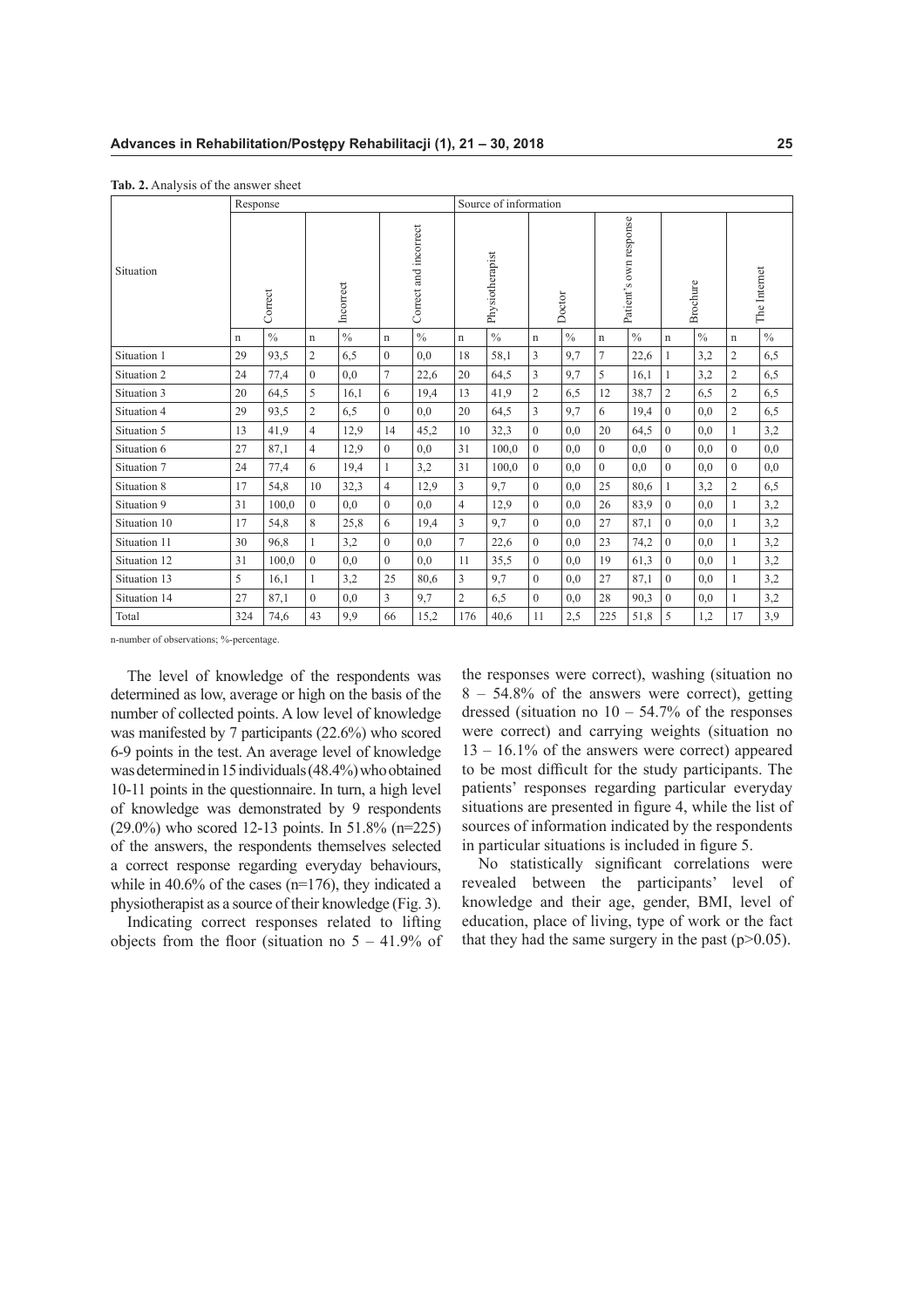

**Fig. 3.** Sources of information used by the participants during the knowledge test [%]. Source: the authors' own work

|                              |      |     |      |      |       |      | $\blacksquare$ Dobra / Correct $\blacksquare$ Zła / Incorrect $\blacksquare$ Dobra oraz zła / Correct and incorrect |            |      |
|------------------------------|------|-----|------|------|-------|------|---------------------------------------------------------------------------------------------------------------------|------------|------|
| Sytuacja 1/                  |      |     |      |      |       |      |                                                                                                                     |            |      |
| Situation 1                  |      |     |      |      | 93.5  |      |                                                                                                                     |            | 6,5  |
| Sytuacja 2/                  |      |     |      |      |       |      |                                                                                                                     |            |      |
| Situation 2                  |      |     |      | 774  |       |      |                                                                                                                     | 22.6       |      |
| Sytuacja 3/                  |      |     |      |      |       |      |                                                                                                                     |            |      |
| Situation 3                  |      |     | 64.5 |      |       |      | 16.1                                                                                                                | 19.4       |      |
| Sytuacja 4/                  |      |     |      |      |       |      |                                                                                                                     |            |      |
| Situation 4                  |      |     |      |      | 93.5  |      |                                                                                                                     |            | 6,5  |
| Sytuacja 5/                  |      |     |      |      |       |      |                                                                                                                     |            |      |
| Situation 5                  |      | 419 |      |      | 12,9  |      | 45.2                                                                                                                |            |      |
| Sytuacja 6/                  |      |     |      |      |       |      |                                                                                                                     |            |      |
| Situation 6                  |      |     |      | 87.1 |       |      |                                                                                                                     |            | 12,9 |
| Sytuacja 7/                  |      |     |      |      |       |      |                                                                                                                     |            |      |
| Situation 7                  |      |     |      | 774  |       |      |                                                                                                                     | 19.4       | 3.2  |
| Sytuacja 8/                  |      |     |      |      |       |      |                                                                                                                     |            |      |
| Situation 8                  |      |     | 54.8 |      |       |      | 32,3                                                                                                                |            | 12.9 |
| Sytuacja 9/                  |      |     |      |      |       |      |                                                                                                                     |            |      |
| Situation 9                  |      |     |      |      | 100.0 |      |                                                                                                                     |            |      |
| Sytuacja 10/<br>Situation 10 |      |     |      |      |       |      |                                                                                                                     |            |      |
|                              |      |     | 54.8 |      |       |      | 25.8                                                                                                                | 19.4       |      |
| Sytuacja 11/                 |      |     |      |      |       |      |                                                                                                                     |            |      |
| Situation 11                 |      |     |      |      | 96.8  |      |                                                                                                                     |            | 3,2  |
| Sytuacja 12/                 |      |     |      |      |       |      |                                                                                                                     |            |      |
| Situation 12                 |      |     |      |      | 100.0 |      |                                                                                                                     |            |      |
| Sytuacja 13/<br>Situation 13 |      |     |      |      |       |      |                                                                                                                     |            |      |
|                              | 16.1 | 3,2 |      |      |       | 80.6 |                                                                                                                     |            |      |
| Sytuacja 14/<br>Situation 14 |      |     |      |      |       |      |                                                                                                                     |            |      |
|                              |      |     |      |      | 87.1  |      |                                                                                                                     |            | 9.7  |
| 0%                           | 10%  | 20% | 30%  | 40%  | 50%   | 60%  | 70%                                                                                                                 | 80%<br>90% | 100% |



Source: the authors' own work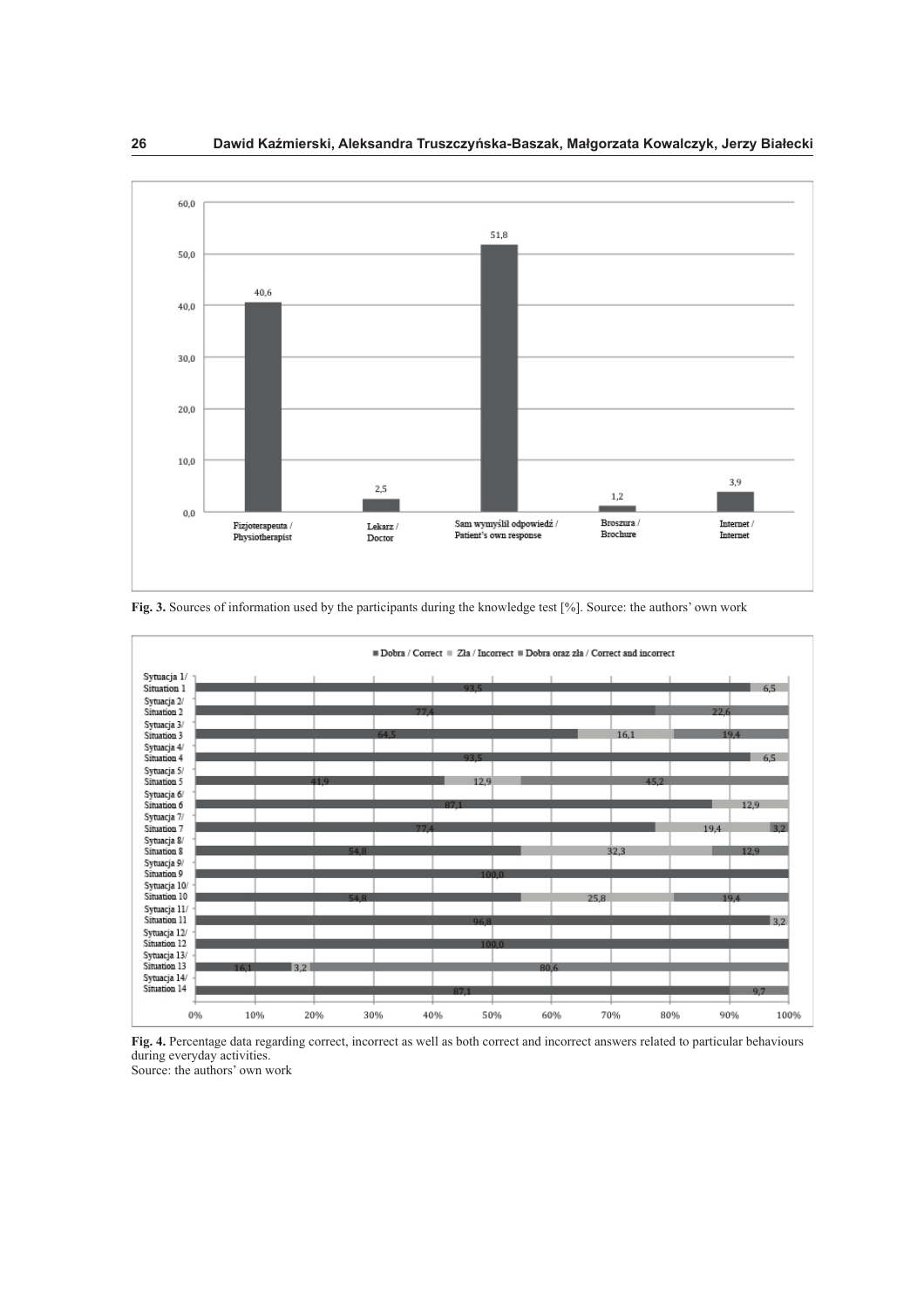

**Fig. 5.** Sources of information regarding patterns of behaviour in particular situations. Source: the authors' own work.

#### **Discussion**

The aim of the study was to assess the patients' level of knowledge about total hip arthroplasty, physiotherapy and everyday functioning after the surgery and to determine factors which afect this knowledge. On the basis of the questionnaire data, it was concluded that 29 out of 31 patients demonstrated general knowledge concerning the procedure of total hip arthroplasty. As their main source of knowledge about total hip arthroplasty, physiotherapy and everyday functioning (prior to being admitted to hospital), the respondents mainly indicated the Internet (41.9%), followed by information brochures available in hospital (30%). However, 25% of the patients did not look for any information. The questions verifying the knowledge of patients about proper and safe behaviours in everyday life revealed that a high level of knowledge was demonstrated by only 29% of the respondents. In nearly 52% of the situations, the respondents selected a proper response themselves, while in approximately 42% of the situations, they indicated a physiotherapist at the hospital ward as the main source of their knowledge.

A proper preparation of patients to functioning with a hip prosthesis may prevent them from endoprosthesis dislocation, hospitalisation and another surgery. Educating patients and controlling their knowledge are particularly important. According to Gaździk et al, endoprosthesis should enable the patient to function without any problems for 10-15 years [12]. After this period, the risk of the loosening of the cemented acetabular cup increases. In their research, Dorman and Synder presented cases of patients whose time of using endoprosthesis was even longer and reached as many as 17 years. Applying a proper programme of rehabilitation and preventive care should lengthen this period [13].

According to Tilbury et al., patients require better education regarding the surgery, physiotherapy and situations which they may expect after the surgery. Patients who have insufficient knowledge concerning the surgery may have too high expectations based on their belief that an endoprosthesis may fully replace their own joint [14]. Our research revealed that patients demonstrated a certain level of knowledge on total hip arthroplasty but this knowledge was not complete and regarded basic information only. The respondents often asked questions when they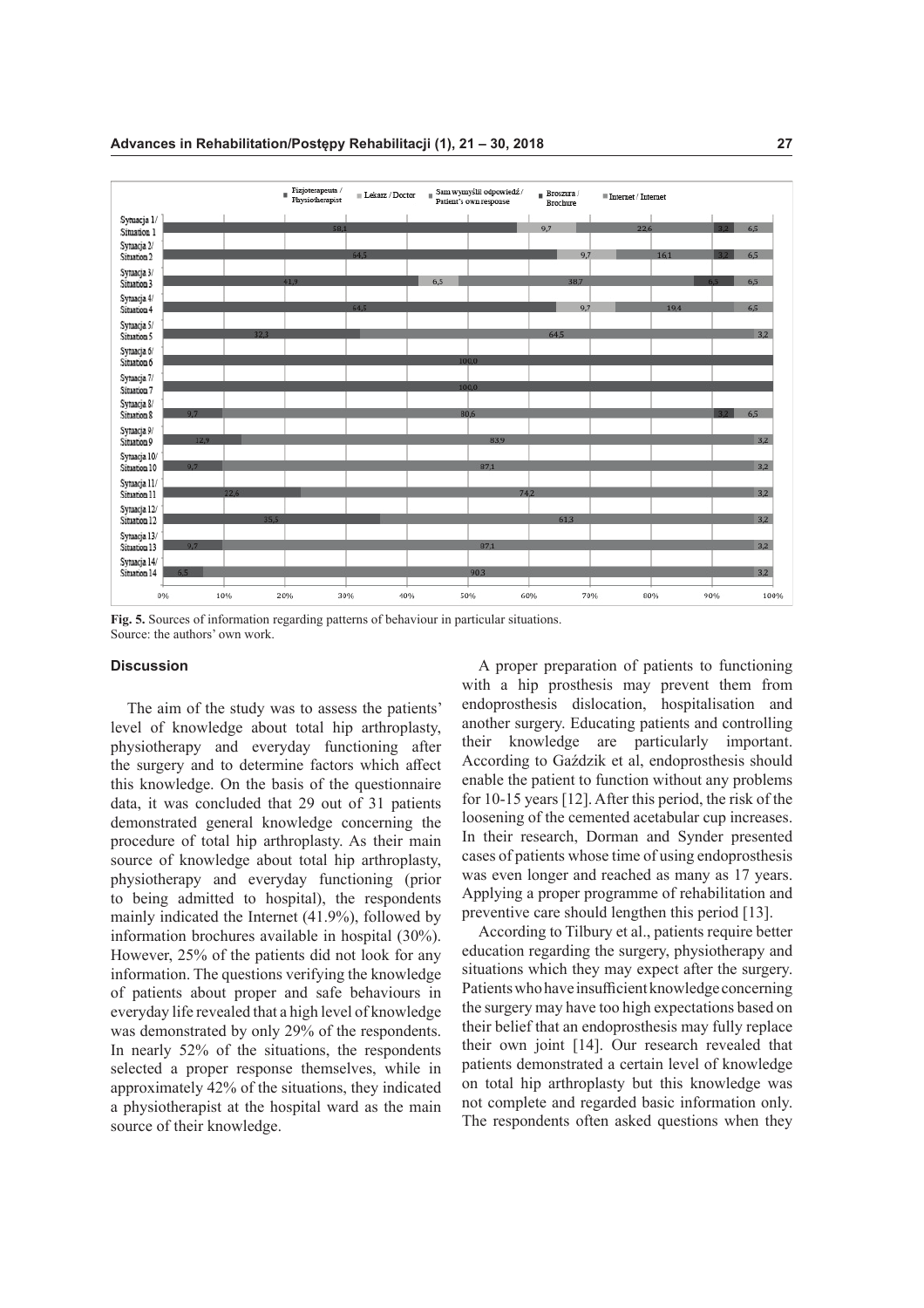would be able to recover their function from before the surgery. Younger patients wanted to come back to sport which they had practised prior to the surgery. The lack of knowledge about situations which may occur after the arthroplasty may result in unconscious exposure of the endoprosthesis to high loads through activities they cannot perform. As a consequence, it may lead to premature wear and tear of the endoprosthesis, loosening of its elements or its dislocation [14].

While assessing the level of knowledge about total hip arthroplasty in 32 patients, Piekoszewska and Kwiatkowski revealed that, similar to our study, only 25% of the patients demonstrated a high level of knowledge. However, there occurred diferences between the studies regarding the percentage of patients with a low level of knowledge. In the research by Piekoszewska and Kwiatkowski, as many as 75% of the study participants manifested a low level of knowledge. These authors indicated that it is doctors and physiotherapists who are responsible for an insufficient level of knowledge among patients as they do not provide them with enough information concerning the forthcoming surgery and they do not prepare them to everyday life after the surgery [15]. In our study, only 23% of the patients demonstrated a low level of knowledge, while a vast majority (48.4%) remembered a sufficient amount of information provided by a physiotherapist (i.e. had an average level of knowledge). Unfortunately, nearly 23% of the patients did not remember information provided at the hospital ward and obtained low results in the questionnaire. It may point to their lack of engagement in the rehabilitation process and the lack of cooperation between a therapeutic team and a patient. In the questions related to situations which may occur after leaving the hospital, the patients more often indicated that they made up their answer themselves; however, the answer was usually wrong. Correct answers were selected when the respondents referred to the information provided by a therapist.

Brunnekreef and Schreurs provided 102 patients with information regarding surgery procedures and rehabilitation available on the websites of orthopaedic hospitals. Over 70% of the patients perceived this information as very important, useful and improving their knowledge. Information provided by hospitals is reliable and meets the patients' expectations. Thus, it would be worth

using the potential of the Internet to transfer the knowledge to patients [16]. Our study also indicated the need to inform the patients about the forthcoming surgery or what they may expect after arthroplasty (information to be given prior to the surgery) as well as about the rules of safe everyday behaviours (knowledge to be passed after the surgery). It seems essential that a doctor or a physiotherapist should inform the patient about reliable sources available on the Internet. Moreover, during a visit, a doctor or a physiotherapist may give the patient brochures informing about the forthcoming surgery so that the patients can verify their expectations and compare them with reality. Pallazo et al. revealed that patients had high expectations regarding their return to well-being and to normal functioning after total hip arthroplasty. Patients who do not have enough knowledge have high expectations concerning their functioning, often ignore physioterapists' recommendations and do not engage in the rehabilitation process [17]. Tilbury et al. revealed that there was a considerable percentage of patients after total hip arthroplasty having unfulflled expectations [14]. Judge et al. concluded that presurgical expectations are related to patients' age and level of education [18]. However, our study did not confrm this correlation.

Similar to our research, Piekoszewska and Kwiatkowski did not reveal statistically signifcant diferences in the patients' level of knowledge depending on age, gender, BMI, level of education, place of living, type of work and, what is interesting, having the same surgery in the past [15]. Stark et al. revealed similar results except for the diferences in the number of points gathered depending on the patients' level of education. Over half of the respondents with higher education signifcantly more often complained about their level of knowledge [19].

In their research, Okoro et al. asked 106 physiotherapists from the UK what rehabilitation programme they implemented in the case of patients after total hip arthroplasty. Nearly 33% of the respondents declared that they met their patients at an educational seminar regarding the forthcoming surgery. Approximately 39% of the physiotherapists provided their patients with instructions in the form of a brochure. Only 7% passed this information verbally. Nearly 25% of the respondents advised their patients to continue the rehabilitation process after being released from hospital. The study by Okoro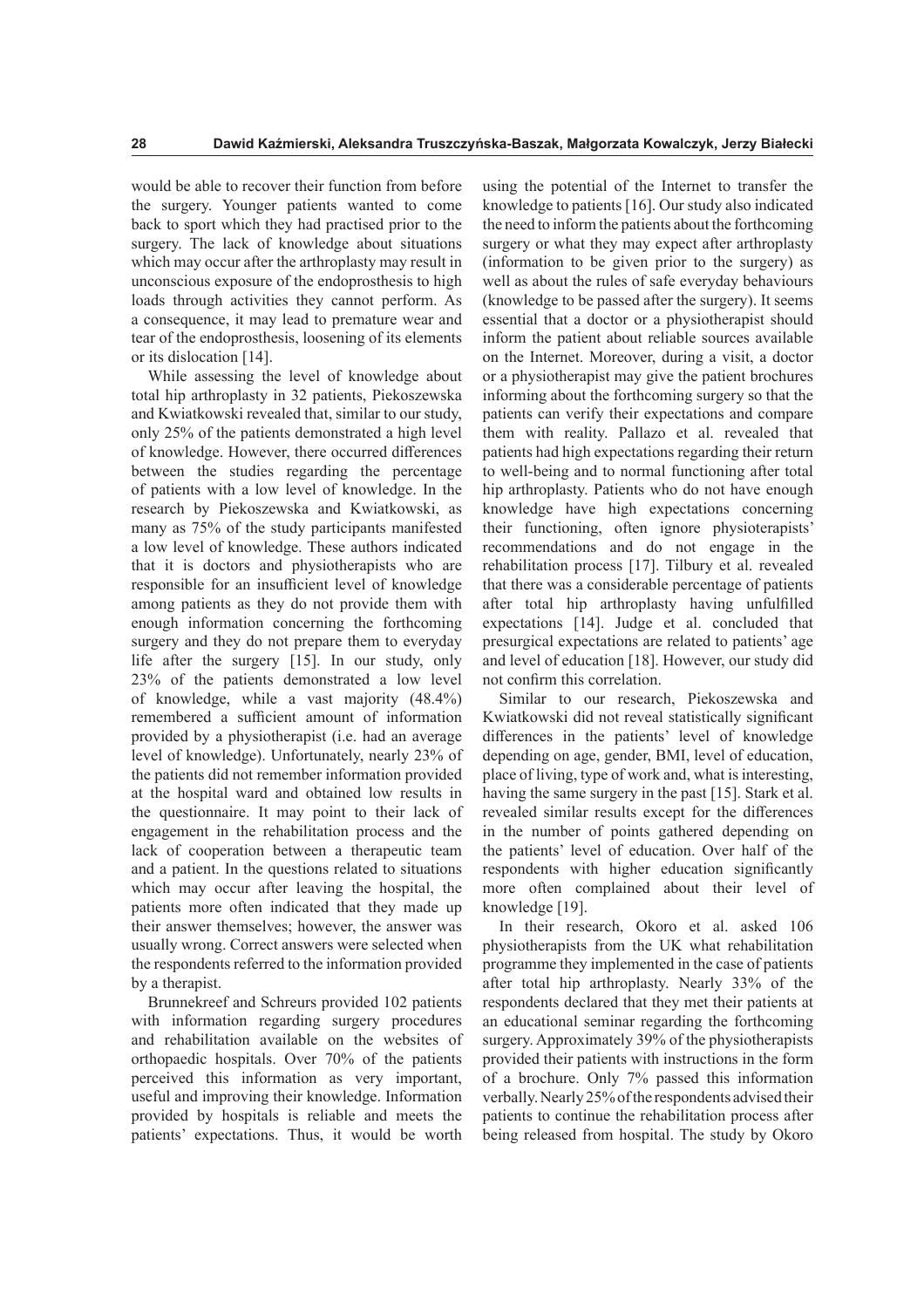et al. revealed that the majority of physiotherapists focused on various forms of exercises after the surgery and did not recognise the need for a more complex approach that also involved informing and educating patients about limitations following the surgery, modifcations to be implemented in the surroundings as well as safe behaviours during everyday activities after arthroplasty. The authors concluded that endoprosthesis dislocation was caused by lower strength of muscles surrounding the hip joint and not by the lack of patients' education [20].

Sigurdardottir et al. concluded that implementing an educational programme informing about the issues regarding the surgery is an indispensable solution both for patients and for their families. The programme would introduce issues concerning the surgery itself as well as its further consequences in various spheres of a patient's private and social life [21]. In their research, Demir and Erdil proved that if the patients are provided with a proper level of knowledge, advice and education related to correct behaviours, their level of knowledge increases. They become more independent as everyday activities are no longer challenging. They also experience fewer problems in everyday life [22]. Moreover, it would be worth referring patients to physiotherapy prior to the arthroplasty so that their musculoskeletal system gets ready for the forthcoming surgery and their knowledge about the surgery and safe behaviours in everyday life is improved.

Study strengths. It is one of the frst studies in the Polish literature in which the knowledge of patients after total hip arthroplasty is examined and postsurgical recommendations are analysed in detail.

Study limitations. It seems a good solution to ask patients to fll in the questionnaire on the day they are admitted to hospital and on the day of their release in order to compare the level of knowledge about the surgery and physiotherapy. Further research should be conducted on a bigger number of patients so as to analyse the presented parameters in greater detail.

# **Conclusions**

- 1. The patients' frst contact with physiotherapeutic procedures occurs when they are admitted to a hospital ward. Outpatient presurgical physiotherapy is an uncommon situation.
- 2. The patients demonstrate general knowledge about total hip arthroplasty. They often do not know what difficulties they will encounter directly after the surgery.
- 3. A wider access to reliable information about the surgery and physiotherapy should be provided to patients. It may be done through preparing proper materials, making them available and encouraging patients to use them.
- 4. It is necessary to convince patients to engage fully in the treatment process and to cooperate with the therapeutic team.

## **References**

- 1. Rąpała K, Walczak P, Truszczyńska A. Etiopatogeneza choroby zwyrodnieniowej stawu biodrowego. Kwartalnik ortopedyczny 2011;4:286-395.
- 2. Truszczyńska A, Gmitrzykowska E, Marczyński W. Wyniki leczenia usprawniającego chorych po alloplastyce stawu biodrowego typu cfp (collum femoris preserving). Doniesienie wstępne. Kwart. Ortop 2011;3:284-891.
- 3. Ridan T, Ogrodzka K, Kliś A. Postępowanie rehabilitacyjne po endoprotezoplastyce stawu biodrowego. Prakt Fizjoter Rehabil 2013;43:6-22.
- 4. Cybulska A, Gajewski B, Jaszczur I, Jokiel K, Kaczmarek R, Michnowicz A. et al. Operacje ortopedyczne u chorych na hemoflię. Szanse, wybory, decyzje. Wyd. Polskie Stowarzyszenie Chorych na Hemoflię Warszawa 2013.
- 5. Cameron H, Brotzman BS. Zmiany zapalne w stawach kończyny dolnej. [w:] Dziak A. (red.) Rehabilitacja Ortopedyczna 2009. Elsevier Urban & Partner Wrocław:659-710.
- 6. Księżopolska-Pietrzak K, Pazdur-Zięcina K, Strzyżewski M, Miller H. Postępowanie z chorym po totalnej alloplastyce stawu biodrowego. Post Nauk Med. 2000;2:8-14.
- 7. Sztuce S. Kapoplastyka a endoprotezoplastyka porównanie metod i sposobu fzjoterapii pacjentów po przebytych zabiegach. Prakt Fizjoter Rehabil 2011;7-8(19):16-20.
- 8. Kumorek M. Rehabilitacja po endoprotezoplastyce stawu biodrowego. Prakt Fizjoter i Rehabil 2011;11,52–55.